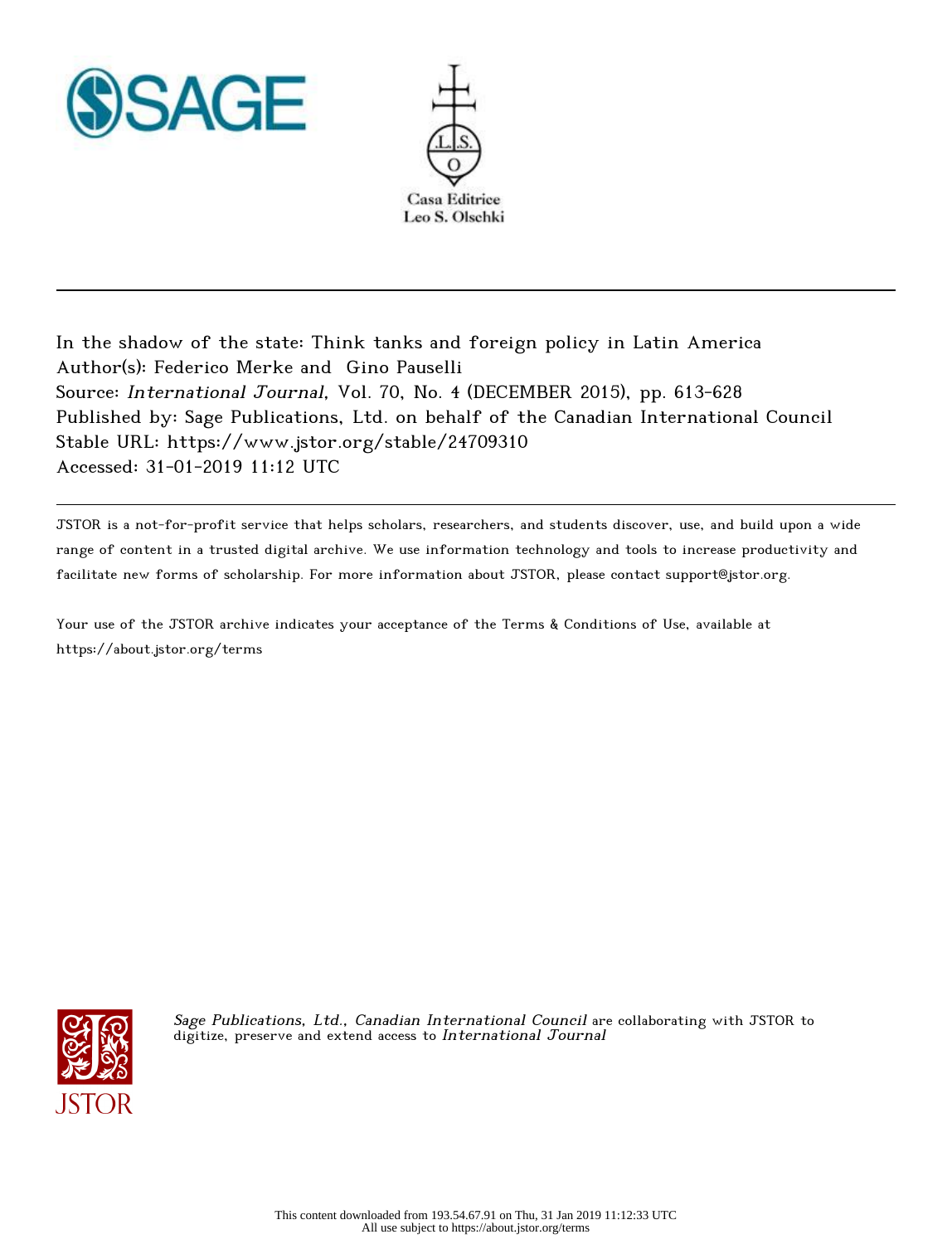

# In the shadow of the state: Think tanks and foreign policy in Latin America

 International Journal 2015, Vol. 70(4) 613-628 (c) The Author(s) 2015 Reprints and permissions: sagepub.co.uk/journalsPermissions.nav DO!: 10.1177/0020702015594595 ijx.sagepub.com



## Federico Merke

Universidad de San Andrés

# Gino Pauselli

Universidad de San Andrés

#### Abstract

 This paper analyzes the role of think tanks as members of civil society in Latin America. Our goal is to present an initial conceptualization and measurement of the role think tanks play in the foreign policy sub-subsystem. We focus on three of the most influential think tanks in the region: CARI (Argentina), CEBRI (Brazil), and COMEXI (Mexico). This paper suggests that the state's characteristics and the character of its civil society determine the type and strength of its think tanks. This paper also considers the chal lenges that think tanks face in Argentina, Brazil, and Mexico more generally by compar ing each chosen think tank's board, public activities, presence in local media and social media, and publications. We conclude that there have yet to be significant incentives and resources available for thinks tanks in Argentina, Brazil, and Mexico to grow and, thus, Latin American think tanks' activities typically follow their governments' agendas.

#### Keywords

 Latin America, think tanks, foreign policy, Argentina, Brazil, Mexico, CARI, CEBRI, **COMEXI** 

 Over the past 10 years, there has been a rapid growth of interest in the role of civil society in Latin America. The growing diversity of scholarship on civil society has included greater study of think tanks in Latin America, even if, thus far, that scholarly attention has yielded rather limited results. The existence of modern think tanks in the region is a more recent phenomenon than civil society itself,

 Corresponding author: Gino Pauselli, Universidad de San Andrés, Vito Dumas 248, Victoria, Buenos Aires, Argentina. Email: gpauselli@udesa.edu.ar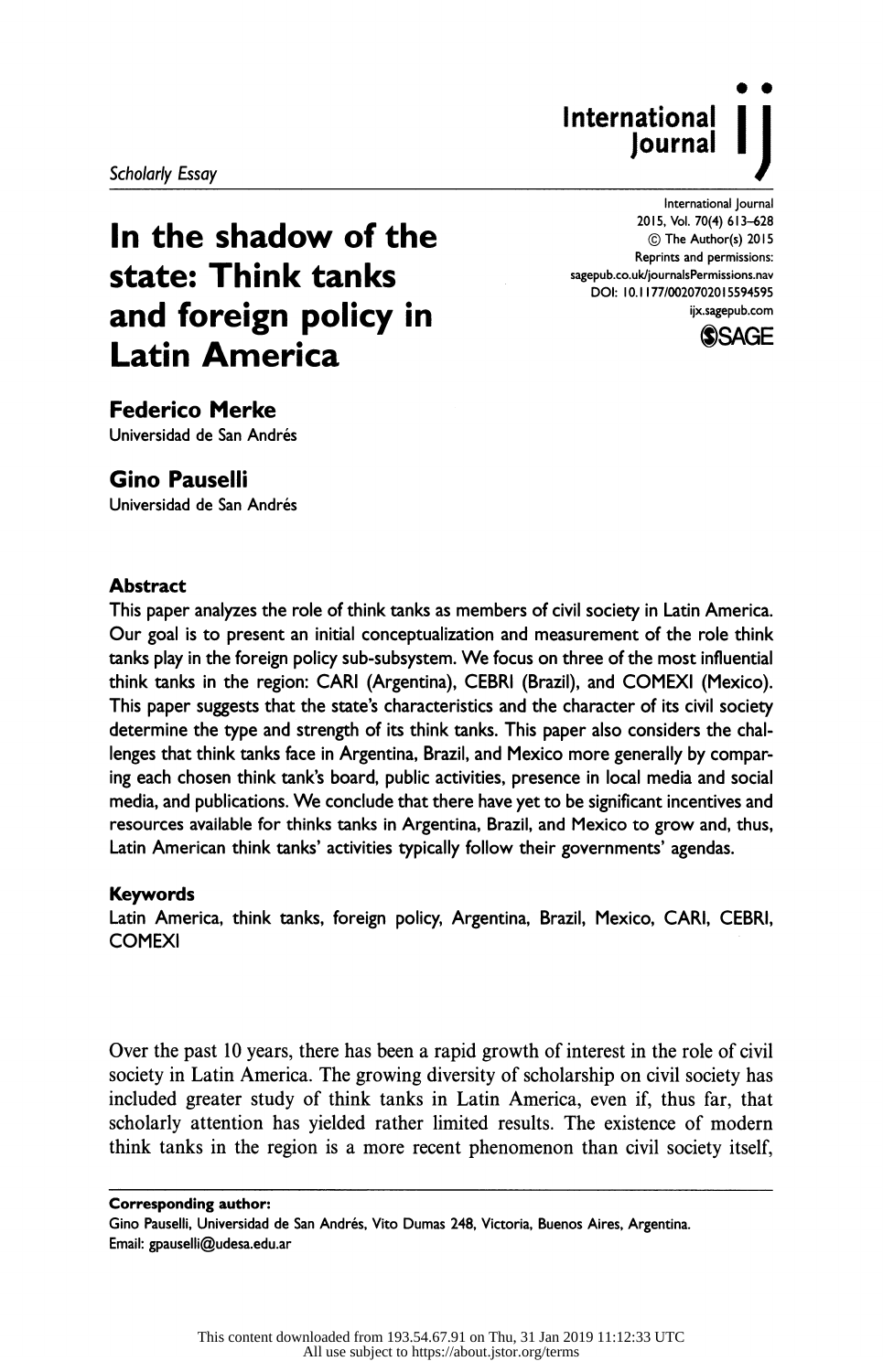and the very concept of the "think tank" (hardly translatable into Spanish or Portuguese) is still contested. Moreover, the study of think tanks remains domi nated by historical experiences in North America and Great Britain. It follows that much of the conceptual and empirical discussion of the role that think tanks play in modern open societies mirrors the experience of rich developed countries with vibrant civil societies. What's more, although the study of think tanks in Latin America has attracted scholarly attention, when it comes to think tanks *and* Latin American global affairs we are still very much in uncharted territory. In sum, little is known about these think tanks and the ways they seek to shape foreign policy.

 The aim of this article is to explore how think tanks try to shape foreign policy in Latin America and to evaluate the convergence between their agendas and Latin American governments' foreign policy priorities. To do so, we examine the experi ences of three think tanks—the Argentine Council for International Relations (CARI), the Brazilian Center of International Relations (CEBRI), and the Mexican Council of International Affairs (COMEXI)—between 2003 and 2013. According to the Global Go To Think Tank Index, these organizations are the most important centres in Latin America.<sup>1</sup> They also represent the three most economically and politically important countries in the region.

 The rest of the article will proceed as follows. The first section briefly revisits the literature regarding think tanks and foreign policy, and offers an alternative con ceptualization to understand the Latin American experience. The second section examines CARI, CEBRI, and COMEXI in terms of their (1) boards' composition, (2) public activities, (3) media presence, (4) social media presence, and (5) publi cations. The final section offers an overall analysis of the role think tanks play in foreign policy in the three countries under consideration. Given the lack of previ ous research on think tanks in the region, this article does not apply any particular theory or make any particular causal claim. Instead, it provides an initial concep tualization with which to consider foreign affairs in Latin America and presents some preliminary observations about the think tanks' functionality.

## Think tanks and foreign policy in national settings

 International relations (IR) scholars have been increasingly interested in improving our understanding of the role of domestic politics in shaping foreign policy. This trend has followed predictable theoretical lines. Whereas realists have focused on elite perceptions and domestic state structures, liberals have emphasized the impact of regime type and the formation of preferences at the societal level.<sup>2</sup> Constructivists, in turn, have paid closer attention to the role that ideas and

 <sup>1.</sup> James G. McGann, "2013 Global Go To Think Tank Index Report," 22 January 2014, http:// gotothinktank.com/devl/wp-content/uploads/2014/01/GoToReport2013.pdf (accessed 8 June 2015).

 <sup>2.</sup> Andrew Moravcsik, "Taking preferences seriously: A liberal theory of international politics," International Organization 51, no. 4 (autumn 1997): 513-553.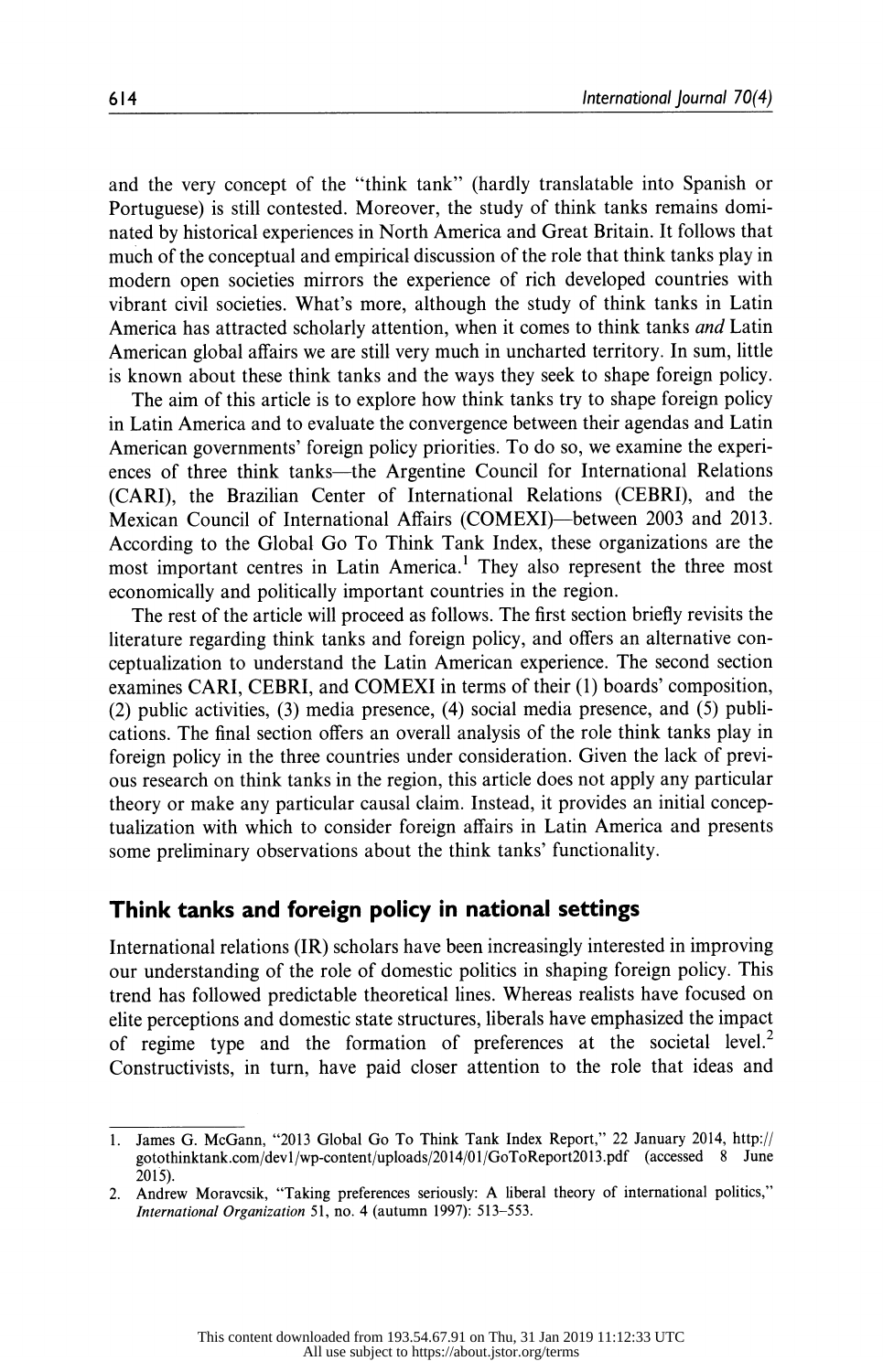social identities may play in foreign policy.<sup>3</sup> All in all, the debate has opened up the discussion to understand foreign policy as an arena in which different actors strug gle to forward their interests, put forth their ideas, or simply influence public decisions.

 In this intellectual context within the IR discipline, a growing interest has devel oped in examining the role of think tanks in shaping foreign policy. That is to say, foreign policy relies on information, ideas, and knowledge about the world, and think tanks are crucial actors in that marketplace of ideas. They constitute trans mission belts that bridge the world of political ideas by providing public policy research, analysis, and advice to governments and political parties.<sup>4</sup> In doing so, they help governments understand the issues and make informed policy choices. Briefly put, think tanks offer the expertise and long-range vision that government officials lack or have no time to develop. Thus, there is ample reason to examine their impact on foreign policy.

 Beyond these observations, however, there remains a lively discussion about the type of thinks tanks that exist, their market strategies, and their ability to influence policies.5 Some think tanks are "universities without students"; others are com mitted advocates of sorts; and still others opt for a more open, pluralist policy forum to draw together experts to reach informed, long-term agreement on critical, strategic policies and processes. While they use different strategies, think tanks share the objectives of influence and prestige in the public space. To a significant extent, think tanks survive when they successfully channel vested interests, ideas, or values from society to governments. Paraphrasing Robert Cox's now famous dictum, thinks tanks are always for someone and for some purpose.<sup>6</sup>

 There is now a rich and diverse literature that considers the influence of think tanks on public policy.<sup>7</sup> For the purposes of this paper, we shall summarize some of the most pertinent observations and findings. First, the discussion of how to esti mate their influence in public policy is still contested terrain. Certainly, think tanks are influential actors. Howard Wiarda has called them "as influential as political parties, interest groups, and other major institutions."8 They "set the policy agenda

<sup>3.</sup> Thomas Risse, Stephen C. Ropp, and Kathryn Sikkink, The Power of Human Rights: International Norms and Domestic Change (Cambridge: Cambridge University Press, 1999); Michael Zürn and Jeffrey T. Checkel, "Getting socialized to build bridges: Constructivism and rationalism, Europe and the nation-state," International Organization 59, no. 4 (October 2005): 1045-1079; Brian Greenhill, "The company you keep: International socialization and the diffusion of human rights norms," International Studies Quarterly 54, no. 1 (March 2010): 127-145.

<sup>4.</sup> James G. McGann, Think Tanks and Policy Advice in the US: Academics, Advisors and Advocates (New York: Routledge, 2007)

 <sup>5.</sup> James G. McGann, "Think tanks and policy advice in the US," August 2005, http://www.kas.de/ wf/doc/kas\_7042-1522-l-30.pdf?050810140439 (accessed 8 June 2015).

 <sup>6.</sup> Robert Cox, "Social forces, state and world orders: Beyond international relations theory," in Roberto Keohane, ed., Neorrealism and Its Critics (New York: Columbia University, 1986), 204-254.

 <sup>7.</sup> Howard Wiarda, Think Tanks and Foreign Policy: The Foreign Policy Research Institute and Presidential Politics (Lanham: Lexington Books, 2010).

 <sup>8.</sup> Ibid., 29.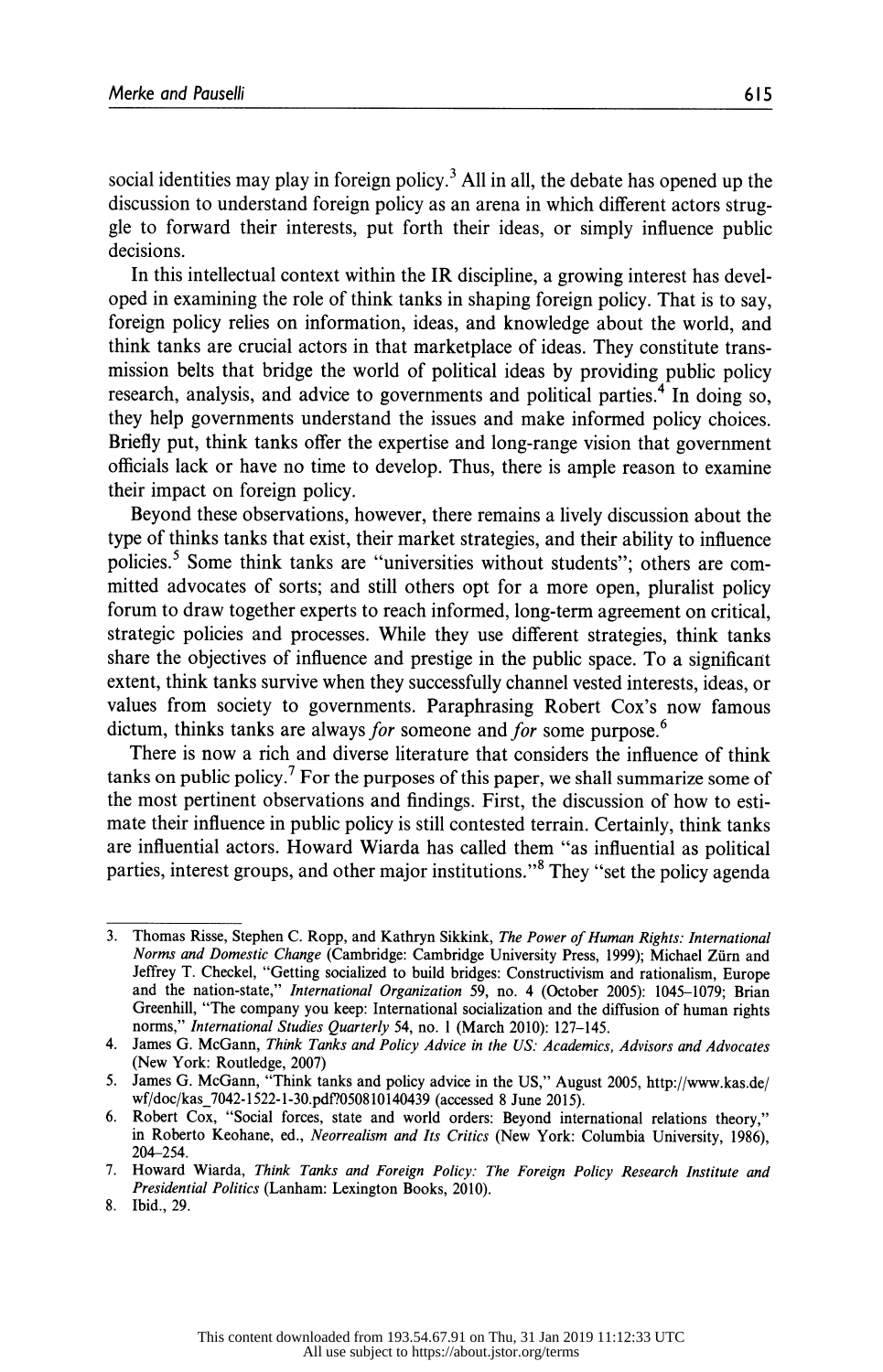and define the issues."9 When Eliza Patterson and Jakobine Janucek studied the Brookings Institute and the Heritage Foundation, they found that both institutions were effecting policy change.<sup>10</sup> Kubilay Yado Arin considered the influence of think tanks on US foreign policy between 1992 and 2008 and concluded that think tanks had become significant actors in US policy-making. Moreover, rather than merely reacting to government policy, some had even developed their own policy agendas.<sup>11</sup> We now know that US think tanks affected the debate on NATO enlargement,<sup>12</sup> and that the Heritage Foundation influenced the debate on missile defence.<sup>13</sup> How much they shaped these debates, however, remains unclear. "Influence," explains Wiarda, "is often subtle, quiet, cumulative, unseen."14 It is also "murky, hard to untangle, sometimes indirect or second-hand."15 As a result, while it is clear that think tanks exert influence, we have yet to establish transparent metrics that might measure their impact objectively.

 A number of scholars have tried to bridge the gap between concept formation and measurement, and big data analysis has enabled them to analyze a mix of structured and unstructured online data. In a recent study, for example, Julia Clark and David Roodman<sup>16</sup> developed an index of the public profiles of think tanks. The authors estimated an institution's engagement with its home government's public agenda using its rate of citations in both traditional and new media, as well as in academia. Donald Abelson has also encouraged the tracking of think tanks' media exposure.17 Kathleen McNutt and Gregory Marchildon have esti mated the impact of think tanks' web-based popularity and policy relevance.<sup>18</sup> Medina Iborra and David Guttormsen<sup>19</sup> studied the visibility and activity of UK foreign affairs think tanks, and concluded that these two factors could "capture a consistent picture of the channels to exercise influence in the field of promotion and

14. Wiarda, Think Tanks and Foreign Policy, 40.

 19. Ivân Medina Iborra and David S.A. Guttormsen, "Visibility and activity: Foreign affairs think tanks in the United Kingdom," Political Perspectives 7, no. 1 (2013): 46-74.

 <sup>9.</sup> Ibid., 30.

 <sup>10.</sup> Eliza Patterson and Jakobine Janucek, "Think-tanks and their influence in the trade policy agenda: The Brookings Institution and the Heritage Foundation, and the debate of the WTO standstill," 10 March 2010, http://archive.atlantic-community.org/app/webroot/files/articlepdf/ JANUCEK-ThinkTanksWritingSample.pdf (accessed 8 June 2015).

 <sup>11.</sup> Kubilay Yado Arin, Think Tanks: The Brain Trusts of US Foreign Policy (Gräfelfing: Springer VS, 2014).

 <sup>12.</sup> Ronald D. Asmus, "Having impact: Think tanks and the NATO enlargement debate," U.S. Foreign Policy Agenda 7, no. 3 (November 2002): 29-30.

<sup>13.</sup> Baker Spring, "The Heritage Foundation: Influencing the debate on missile defense," U.S. Foreign Policy Agenda 7, no. 3 (November 2002): 32-34.

 <sup>15.</sup> Ibid., 41.

 <sup>16.</sup> Julia Clark and David Roodman, "Measuring think tank performance: An index of public pro file," CGD Policy Paper 025 (Washington, DC: Center for Global Development, 2013).

 <sup>17.</sup> Donald Abelson, "Is anybody listening? Assessing the influence of think tanks," in Adolfo Garcé and Gerardo Uña, eds., Think Tanks and Public Policies in Latin America (Fundación Siena and CIPPEC: Buenos Aires, 2010), 11-33.

 <sup>18.</sup> Kathleen McNutt and Gregory Marchildon, "Think tanks and the Web: Measuring visibility and influence," Canadian Public Policy 35, no. 2 (June 2009): 219-236.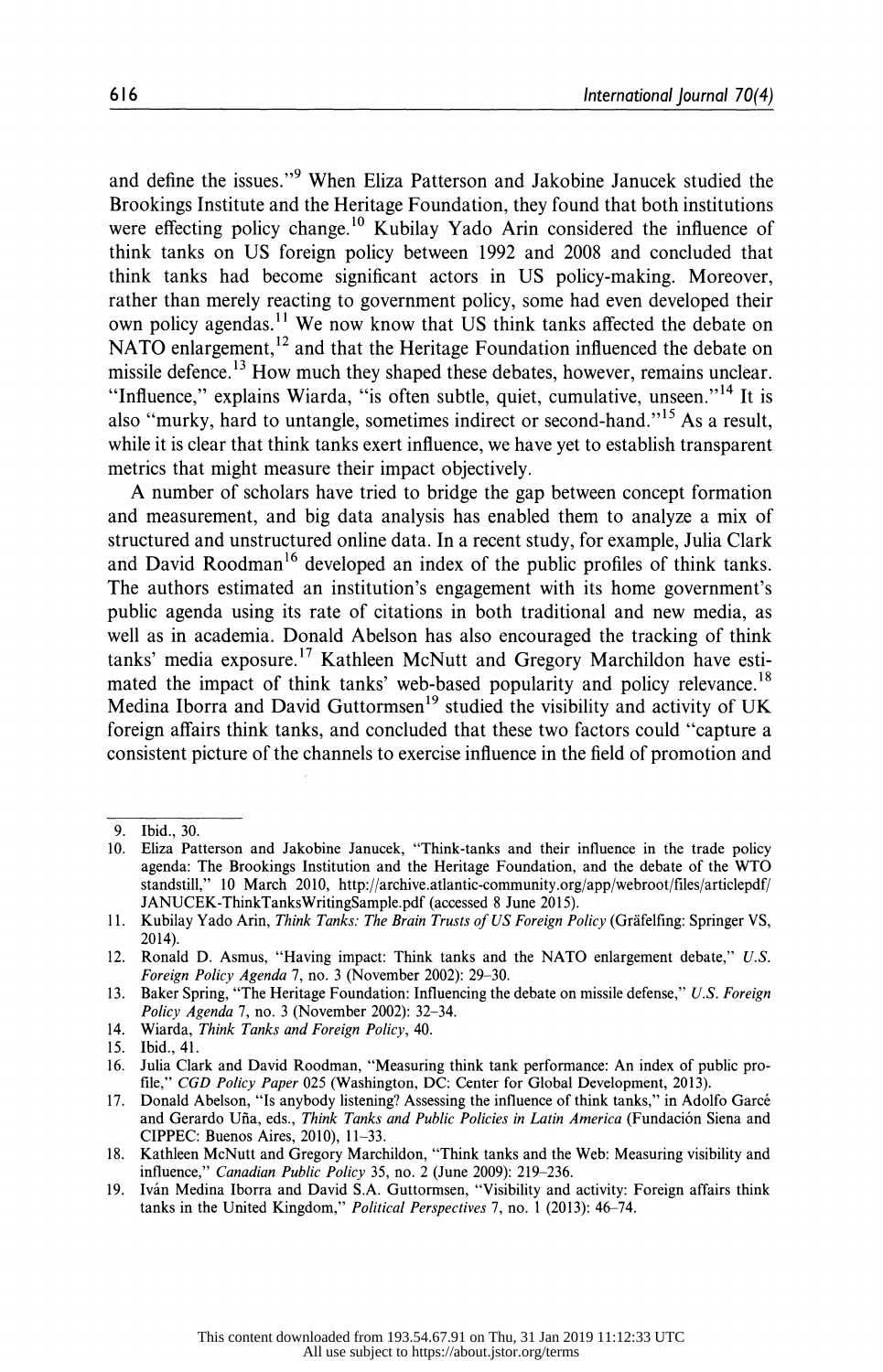creation of ideas."<sup>20</sup> These types of studies, which employ increasingly robust research designs, offer promising avenues for future research.

 We must also note that most of the research on think tanks has focused pri marily on the so-called Anglosphere. This bias has two direct consequences. Most obvious is the lack of systemic knowledge about think tanks in regions beyond the Western core. Thinks tanks are growing in other regions and yet we still know little about their functionality, funding strategies, and the impact they may have on public policy. Moreover, most of the existing literature assumes the existence of a polity that enables non-state actors to actually shape politics. In other words, most of the think tank scholarship is focused on what Douglass North, John Wells, and Barry Weingast call "open access orders,"<sup>21</sup> or open societies that have experi enced a significant degree of economic and political development. In such societies, the primacy of the rule of law and access to independent economic and political organizations sustains economic and political competition. This competition gen erates a "large and varied set of organizations that act as primary agents of creative destruction," and "forms the basis for the existence of an active civil society, featuring many groups that can mobilize politically when they fear that their inter ests are being threatened."<sup>22</sup>

 The problem with this assumption when it comes to foreign policy research is that most states in post-colonial regions contain only "limited access orders." Surely, some states outside the Western core are more developed than others, and there is a wide range of development within any given category. Yet social dynamics in limited access orders are fundamentally different. For instance, "pol itical elites divide up control of the economy, each getting some share of the rents." For North and his colleagues, adequate stability of rent "requires limiting access and competition."23 Limited access orders are typically made up of state-controlled industries, patron-client networks, and privileged limited access to organizational forums supported by the state itself. It follows that limited access orders "have interlocking public and private networks of organizations."24 This interpretation, contestable though it surely is, nevertheless highlights a number of important points in our more general analytical understanding of think tanks.

 To begin, we suggest that the nature and strength of think tanks in limited access orders may differ from those of think tanks located in countries with open access orders. Think tanks do not exist in a political vacuum but are part of the very fabric of society. Therefore, if we want to understand the role think tanks play, we should first examine the type of state in which think tanks function, that is, the location of

 <sup>20.</sup> Ibid., 62.

<sup>21.</sup> Douglass North, John Joseph Wallis, and Barry Weingast, Violence and Social Orders (Cambridge: Cambridge University Press, 2009).

 <sup>22.</sup> Douglass North, John Joseph Wallis, and Barry Weingast, "Violence and the rise of open-access orders," Journal of Democracy 20, no. 1 (2009): 63.

 <sup>23.</sup> Douglass North, John Joseph Wallis, Steven Webb, and Barry Weingast, "Limited access orders in the developing world: A new approach to the problems of development," Policy Research Working Paper 4359 (World Bank, 2007): 1.

 <sup>24.</sup> Ibid., 11.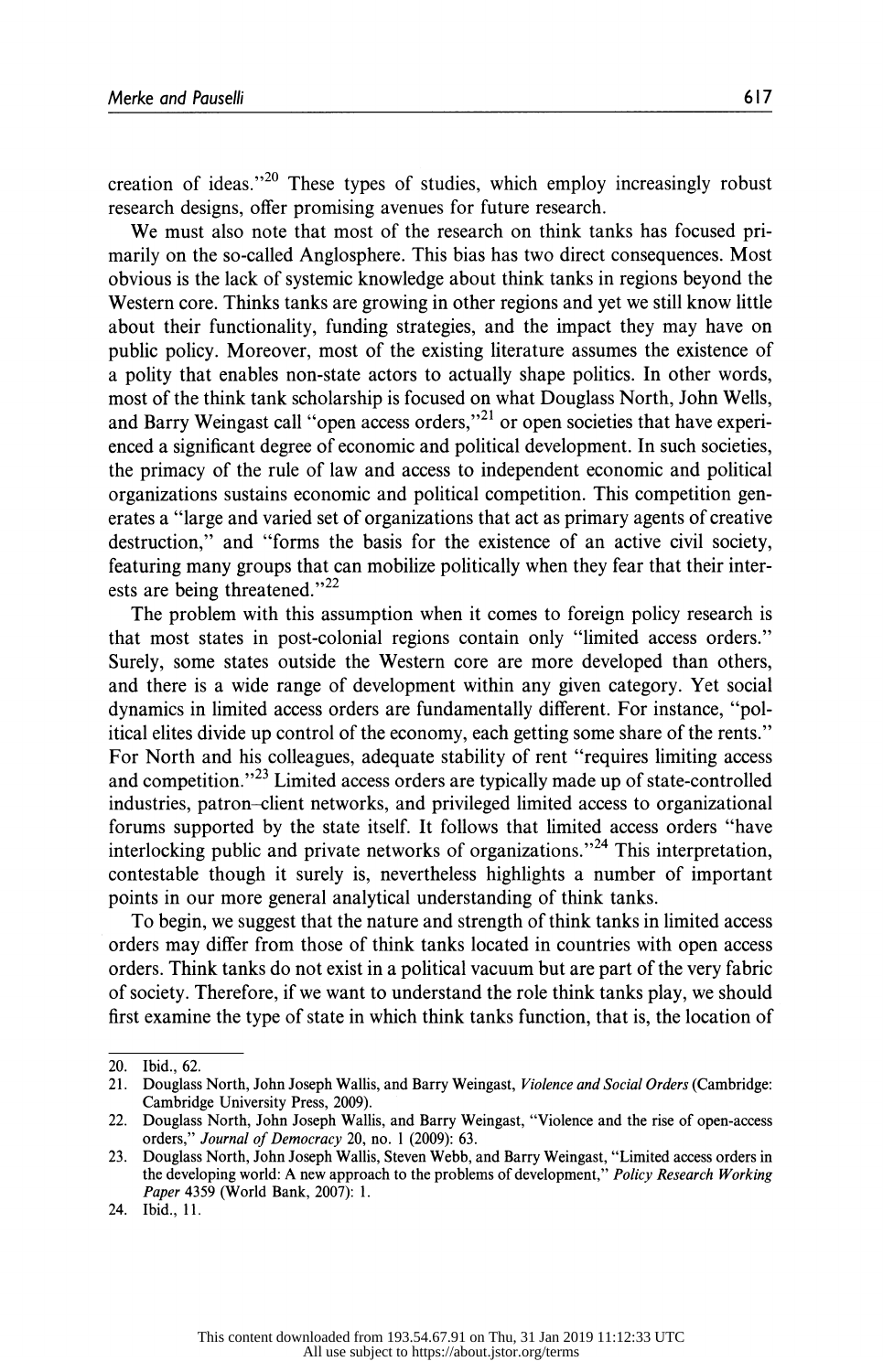the state on the open/limited access order spectrum. Simply put, the type of state and the character of its civil society determine the type, autonomy, and strength of think tanks. Consider the US, for example. Any cursory inspection of US history reveals the development of weak political institutions alongside the growth of a strong and highly organized civil society. The domestic structure in the US, therefore, comes closer to the society-dominated type. In this context, the state is more open to pressures from societal interest groups. Policy networks exhibit multiple points of access to policy making, numerous veto points, and a flexible range of coalition-building processes.

 The Latin American case points in another direction. States in this region exhibit more centralized political institutions, are better able to resist social demands, and generally possess a higher degree of autonomy vis-à-vis society. In this setting, therefore, heads of government have always enjoyed a wide margin of manoeuvre to conduct foreign affairs.25 That flexibility has typically reduced the number of entry points to shape foreign policy from the outside. With notable exceptions, legislatures and civil society have therefore played minor roles in foreign policy.<sup>26</sup> Certainly their roles have been growing over the last decade or so, but they are still far from becoming focal points in the decision-making process. Private lobby groups in foreign affairs therefore tend to put forward their demands before presi dents and foreign ministers directly, rather than working through think tanks. This history helps explain why foreign policy think tanks in Latin America are a relatively recent phenomenon. In 1978 there was only one think tank exclusively devoted to foreign affairs in the region: CARI. In 1993 there were three, and today there are 10 such think tanks in 10 Latin American countries.<sup>27</sup>

 This is, of course, a very broad picture, and we realize that Latin America is too extensive a region to generalize. Yet we suggest that these features are particularly relevant in understanding the cases of Argentina, Brazil, and Mexico. All three countries have exhibited a long tradition of presidential leadership in designing and implementing foreign policy. Much like the US, these countries are also federal countries, and thus states (or provinces) are important *loci* of power.<sup>28</sup> Yet, for a variety of reasons, foreign policy is hardly an issue for governors.<sup>29</sup> Some might

 <sup>25.</sup> Andrés Malamud, "Presidential diplomacy and the institutional underpinnings of MERCOSUR: An empirical examination," Latin American Research Review 40, no. 1 (2005): 138-164.

 <sup>26.</sup> Janina Onuki, Amâncio de Oliveira, and Pedro Feliü, "Political parties, foreign policy and ideol ogy: Argentina and Chile in comparative perspective," Brazilian Political Science Review 3, no. 2 (2009): 127-154.

 <sup>27.</sup> Argentina, Brazil, Chile, Colombia, the Dominican Republic, Mexico, Paraguay, Peru, Uruguay, and Venezuela have foreign policy think tanks.

<sup>28.</sup> Letícia Pinheiro, "Autores y actores de la política exterior brasileña," Foreign Affairs Latinoamérica 9, no. 2 (2009): 14-24; Mónica Salomón and Carmen Nunes, "A ação externa dos governos subnacionais no Brasil: Os casos de Rio Grande do Sul e de Porto Alegre. Um estudo comparativo de dois tipos de atores mistros," Contexto Internacional 29, no. 1 (2007): 99-147.

 <sup>29.</sup> Governors can (and indeed do) conclude international agreements with foreign actors, but they are constitutionally forbidden to alter foreign policy or national interests with those powers. See Eduardo Iglesias, Valeria Iglesias, and Graciela Zubelzü, Las provincias argentinas en el escenario internacional. Desafíos y obstáculos de un sistema federal (Buenos Aires: Programa de Naciones Unidas para el Desarrollo, 2008).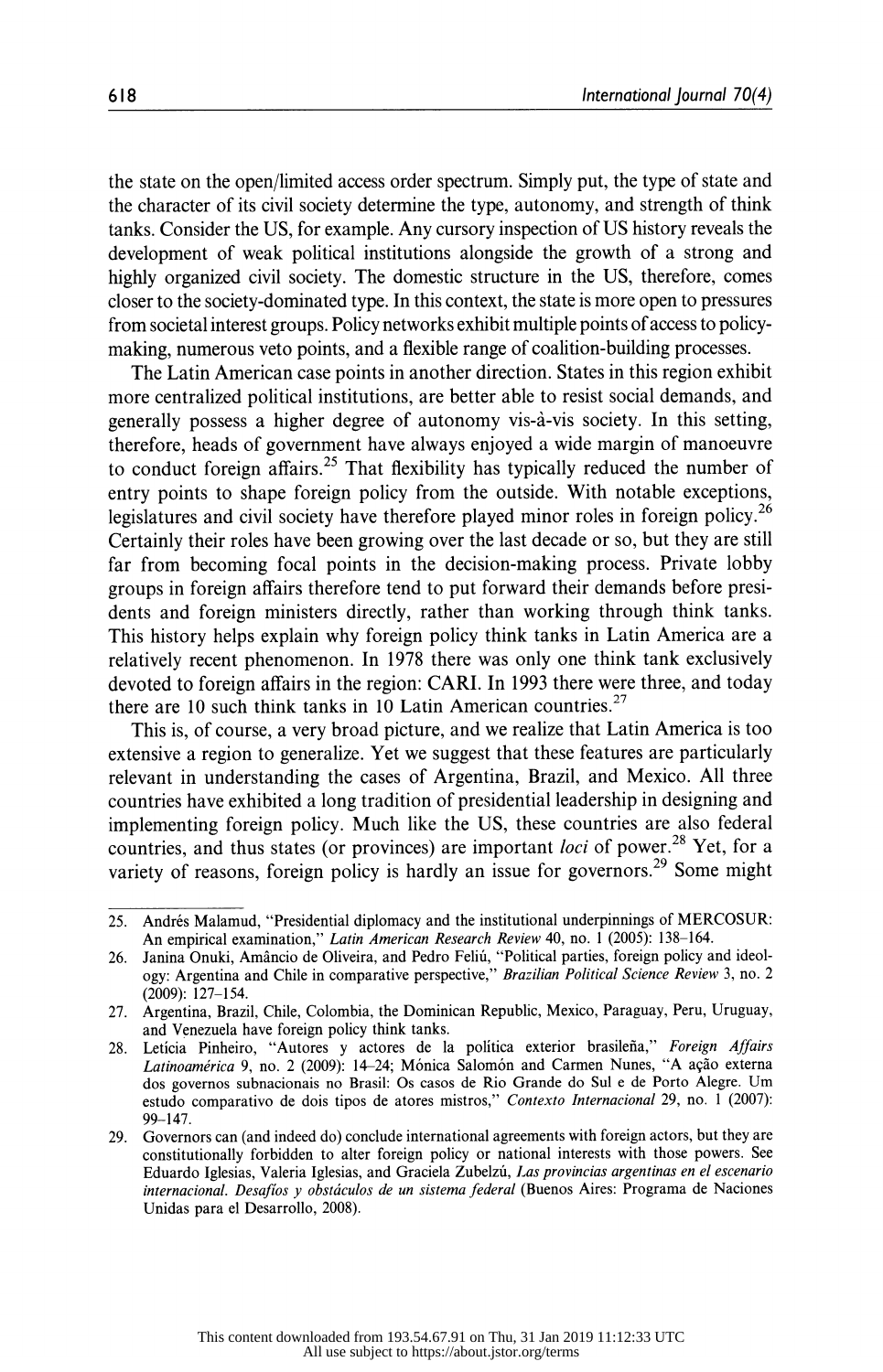consider Brazil exceptional, but Argentina and Mexico do not have (federal) indus trial-military complexes that demand expensive grand strategies.

 In addition, these three countries have developed a cadre of professional diplo mats who function as gatekeepers of the national interest. Argentina is probably the country in which presidential leadership in foreign policy is exercised with the fewest restraints. Its foreign service training institute was established in 1963, pro viding the ministry with highly qualified diplomats, none of whom reached the position of foreign minister. Argentine presidents have therefore relied more on loyal politicians than on expert diplomats. Mexico's case may look similar, yet for 70 years the ruling Institutional Revolutionary Party (PRI) left a permanent imprint on the role parties can play in foreign policy-making, often overruling the foreign ministry or even shaping its preferences. Mexico's Instituto Matias Romero was founded in 1974, and since then it has nurtured the highest echelons of the foreign ministry. In the case of Brazil, the situation looks different. For most of its modern history, Itamaraty (as the foreign ministry is called) has deployed a powerful set of resources to capture the diplomatic imagination of Brazil, thus defining the national interest with a considerable level of autonomy vis-à-vis the presidency.30 In sum, for various reasons, the policy network in Argentina, Brazil, and Mexico seems to be dominated by the state and the presidency, particularly when it comes to foreign policy.

 But are the three countries alike? Mexico has traditionally pursued a low-key foreign policy. Much of its agenda has been centred on the challenge of cohabit ation with the US and, secondarily, on strengthening relations with Latin America. Decision-making power has typically been delegated to a small number of actors: the president, the secretary of foreign affairs, and a small circle of politicians, intellectuals, and diplomats flocking around the PRI Party. In the last 15 years or so, however, the situation has begun to change. The US continues to be the central concern of Mexico's foreign agenda, but a pool of new actors and themes has certainly broadened the traditional list of priorities to include China, human rights, climate change, peacekeeping, migration, drugs, democracy, and UN reform. Although these transformations may suggest a more open space in which think tanks may grow, more time is needed for society to adapt to them. For many years Mexico, with its state-led society and inward-looking agenda, has punched beneath its weight in the international system—a scenario that has obvi ously not created the necessary incentives for foreign affairs think tanks to flourish.

 Further south, for most of its history, Brazil has been construed as a "gentle giant of limitless potential," always in search of formal international recognition.<sup>31</sup>

 <sup>30.</sup> While Itamaraty's dominance in foreign policy-making has been declining, this does not mean that Brazil's ministry of foreign relations has become impotent; rather, it has had to accommodate these new dynamics and has seen its relative influence wane. See Jeffrey W. Cason and Timothy J. Power, "Presidentialization, pluralization, and the rollback of Itamaraty: Explaining change in Brazilian foreign policy making in the Cardoso-Lula era," International Political Science Review 30, no. 2 (2009): 117-140. We thank an anonymous reviewer for pointing this out.

 <sup>31.</sup> Jean Daudelin, "Coming of age? Recent scholarship on Brazilian foreign policy," Latin American Research Review 48, no. 2 (2013): 204-217.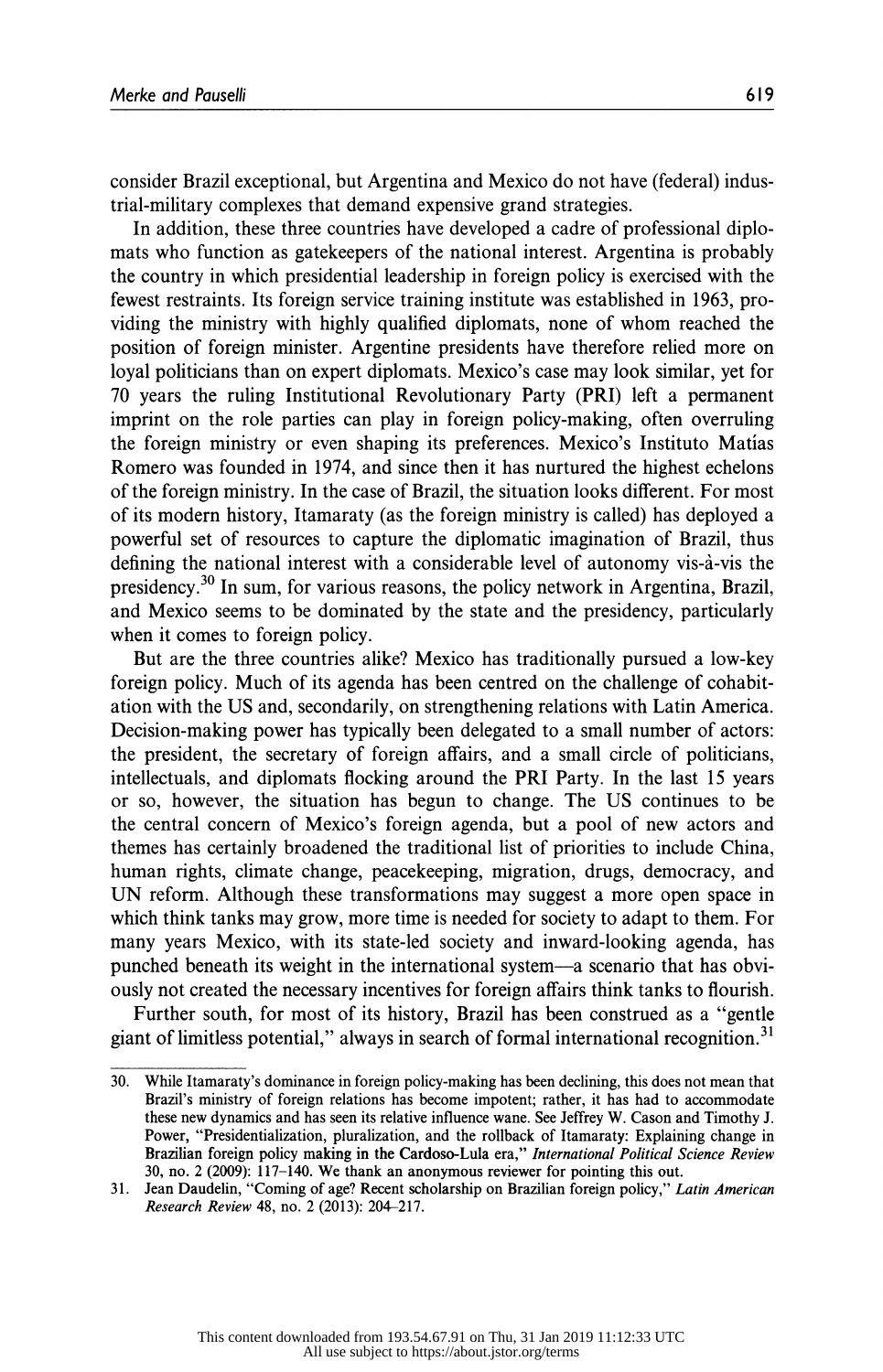Hence, that search for autonomy has included consistent efforts to further Brazilian independence from the Western core. Finally, foreign policy in Brazil "always had a strongly developmentalist component."<sup>32</sup> For a number of decades, then, the ideol ogies of national autonomy and development have constituted Brazil's understand ing of its place in the world. This ideology has served as a narrative by which to draw together, albeit uncomfortably, Brazil's left and right wings. As a result, unlike Mexico, Brazil has recurrently punched above its weight in the world. Moreover, in the last 15 years or so, democratic stability and sound macroeconomic fundamen tals have allowed Brazil to develop a more assertive diplomatic identity. With this track record, one would expect a much more enthused society ready to offer intel lectual and research insights into foreign policy circles. Yet, Brazil's foreign policy has remained the cottage industry of sophisticated diplomatic elites who have long enjoyed a monopoly on defining the national interest.

 Argentina's foreign policy is more difficult to capture in a single paragraph. The country has alternatively punched beneath and above its weight and has regularly struggled to attain a balance between domestic and international responsibilities.<sup>33</sup> There are surely a number of reasons to explain this, but its secular decline, both global and regional, is probably the main structural driver of its twists and turns in the last 30 years. More than in Brazil or Mexico, foreign policy in Argentina has been an instrument of domestic politics. The Argentine congress has had a rather marginal role in foreign policy-making. The work of foreign policy commissions has tended to be highly symbolic and has rarely extended beyond formal statements. This approach has reinforced the autonomy of the presidency in designing and executing foreign policy, and has reduced the entry points for lobby groups and think tanks. Moreover, the collapse of Argentina's party system has only increased the parochial view of Argentine political elites, and there remains a considerable attention deficit in foreign affairs.

 If these observations are sound, foreign policy think tanks in all three countries face a number of challenges. First, think tanks must deal with a foreign policy circle that is still quite restricted to the presidency and either the foreign ministry (as in Brazil) or the ruling party (as in Mexico). Second, they need to make additional efforts to capture the attention of the media, to engage in intellectual circles, and to reach the corporate business community—none of which, for many reasons, feel committed to advancing a foreign policy agenda.<sup>34</sup> Third, given the lack of varied constituencies, think tanks have fewer funding options, which means that their working agendas are more the result of government actions than of societal demands. In the extreme case, when the state becomes a think tank's principal patron, the majority of the organization's scholarship on questions of foreign policy simply comes to reflect state and regime interests. In such an incentive

 <sup>32.</sup> Regina Soares de Lima and Monica Hirst, "Brazil as an intermediate state and regional power: Action, choice and responsibilities," *International Affairs* 82, no. 1 (January 2006): 22.

 <sup>33.</sup> Roberto Russell, ed., Argentina 1910-2010: Balance de un siglo (Buenos Aires: Taurus, 2006).

 <sup>34.</sup> For a different view on the commitment of corporate business to the advancement of foreign policy agendas, see Pedro Henrique Pedreira Campos, Estranhas Catedrais: as empreiteiras brasileiras e a ditadura civil-militar, 1964-1988 (Niterôi: Editora da UFF, 2014).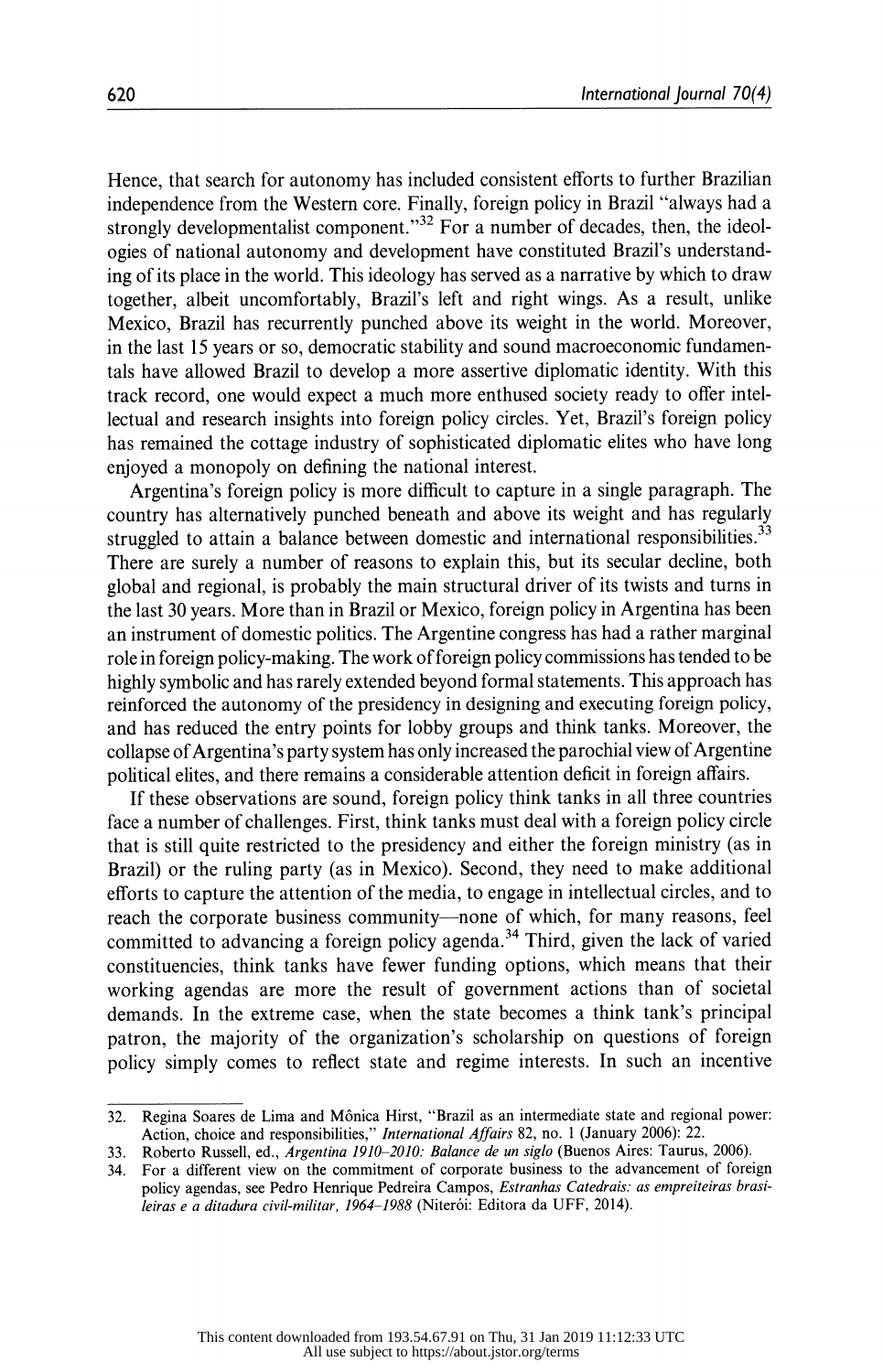structure, think tanks feel more compelled to develop a forward view than to critically examine past and present foreign policies. In sum, the think tanks ana lyzed here work in the shadow of the state.

## Three cases: CARI, CEBRI, and COMEXI

 In light of these observations, this section examines in more detail the functioning of CARI, CEBRI, and COMEXI by exploring in a comparative manner their board compositions, scholarly programs, traditional media presence, social media presence, and publications.

### Board composition

 The Consejo Argentino para las Relaciones Internationales (CARI) is a non-partisan, non-profit organization. Established in 1978 by the former foreign minister Carlos Manuel Muniz, CARI aims to examine global challenges and the road that Argentina must take in order to face them. CARI offers a venue for local actors, public and private, to meet and discuss global affairs from an Argentine standpoint. Among the founding members was a select group of diplomats, military officers, politicians, and businesspeople with close connections to the state bureaucracy. Today, CARI's board comprises state officials, businesspeople, scholars, politicians, and diplomats in more or less equal parts. The educational background of its members, however, favours legal studies (75 percent). Lastly, it is worth mentioning that CARI's current president, Adalberto Rodriguez Giavarini, and two members of its board have been foreign ministers, while another member was once the deputy minister.

 Brazil's foreign policy elite took another 20 years to open the first think tank in the country entirely devoted to foreign affairs. The Centro Brasileiro de Relaçôes Internacionais (CEBRI), founded in 1998, is also a non-partisan, non-profit organ ization which aims to further national debate on global affairs and to reach foreign policy decision-makers. At its inception, CEBRI's membership consisted of diplo mats, businesspeople, and scholars. At present, the organization's board still mostly (80 percent) comprises individuals from those three groups. Unlike CARI, the educational background of the CEBRI board leans more toward eco nomics, engineering, and sociology. Similar to CARI, however, the board includes former ministers or vice-ministers of foreign affairs, including Fernando Henrique Cardoso and Luis Felipe Lampreia. CEBRI was established during the Cardoso years (1995–2002) and has always been considered a more *tucano*<sup>35</sup> organization (today's board includes no state officials). Yet CEBRI has struggled to position itself as a focal point to openly discuss foreign affairs in a non-partisan manner.

 Mexico's experience is even more recent, with the Consejo Mexicano de Asuntos Internacionales (COMEXI) established in 2002 by a leading diplomat, Andrés Rozental. COMEXI's role is similar to that of CARI and CEBRI. The difference is

 <sup>35.</sup> Brazil's Social Democracy Party members are known as Tucano.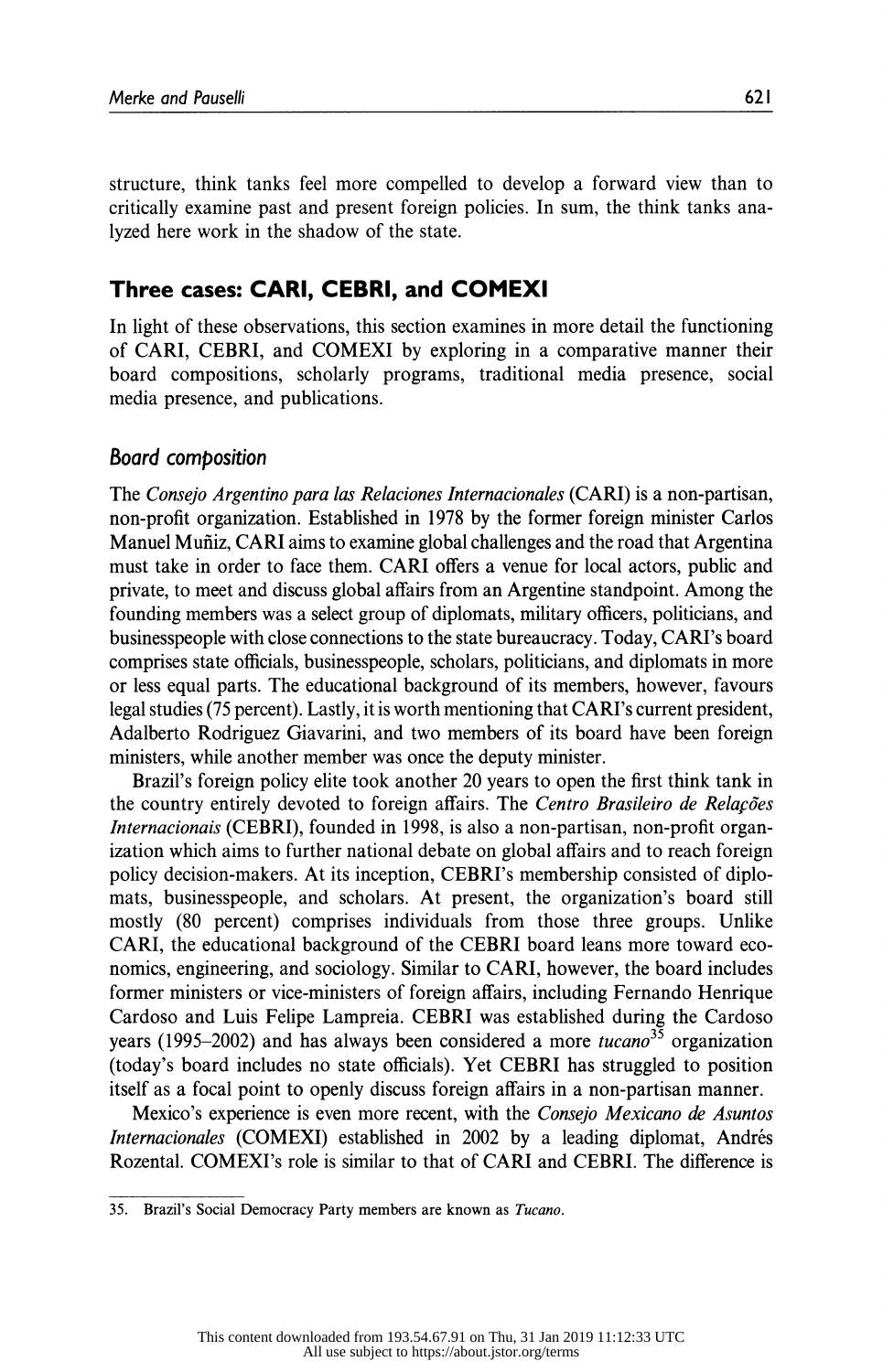that the Mexican think tank makes its commitment to effect change in foreign policy more explicit. In addition, COMEXI seems to have a more explicit connection to the corporate sector. Indeed, it was initially sponsored by Mittal Steel and TELMEX. Unlike CEBRI, but like CARI, COMEXI includes state officials among its current board (roughly 30 percent). It also hosts a number of businesspeople and scholars. Almost half of the board has been educated in IR or political science, while economists and lawyers represent around one-third of its members. Finally, COMEXI's board also includes former ministers and vice-ministers of foreign affairs, including Fernando Solana, Andrés Rozental, Rosario Green, and Bernardo Sepúlveda Amor.

#### Academic programs

 We used the CARI, CEBRI, and COMEXI websites to determine that the three think tanks organized 1423 public events between 2003 and 2013. CARI was by far the most active, having hosted 901 events over the 11 years (or 88 per year). CEBRI organized 170 events between 2004 and 2011 (21 per year), and COMEXI ran 352 events between 2005 and 2012 (44 per year). Most of these events are lectures (59 percent of CARI's activities; 63 percent of CEBRI's; and 81 percent of COMEXI's), the majority of which covered national foreign policy, economics, and security. Other events dealt with pressing issues of the day. CARI, for instance, has organized events relating to art, culture, education, and science and technol ogy. COMEXI pays closer attention to migration, an issue hardly examined by CEBRI, which prefers to focus on regional integration and the environment.

 In terms of geographical coverage, Latin America is the only region that accounts for more than 29 percent of the activities organized by the three think tanks. As expected, the US is the next most important region for CEBRI and COMEXI (20.7 percent and 26.3 percent), but only sixth for CARI (5.3 percent).



Graph I. Board's composition by profession.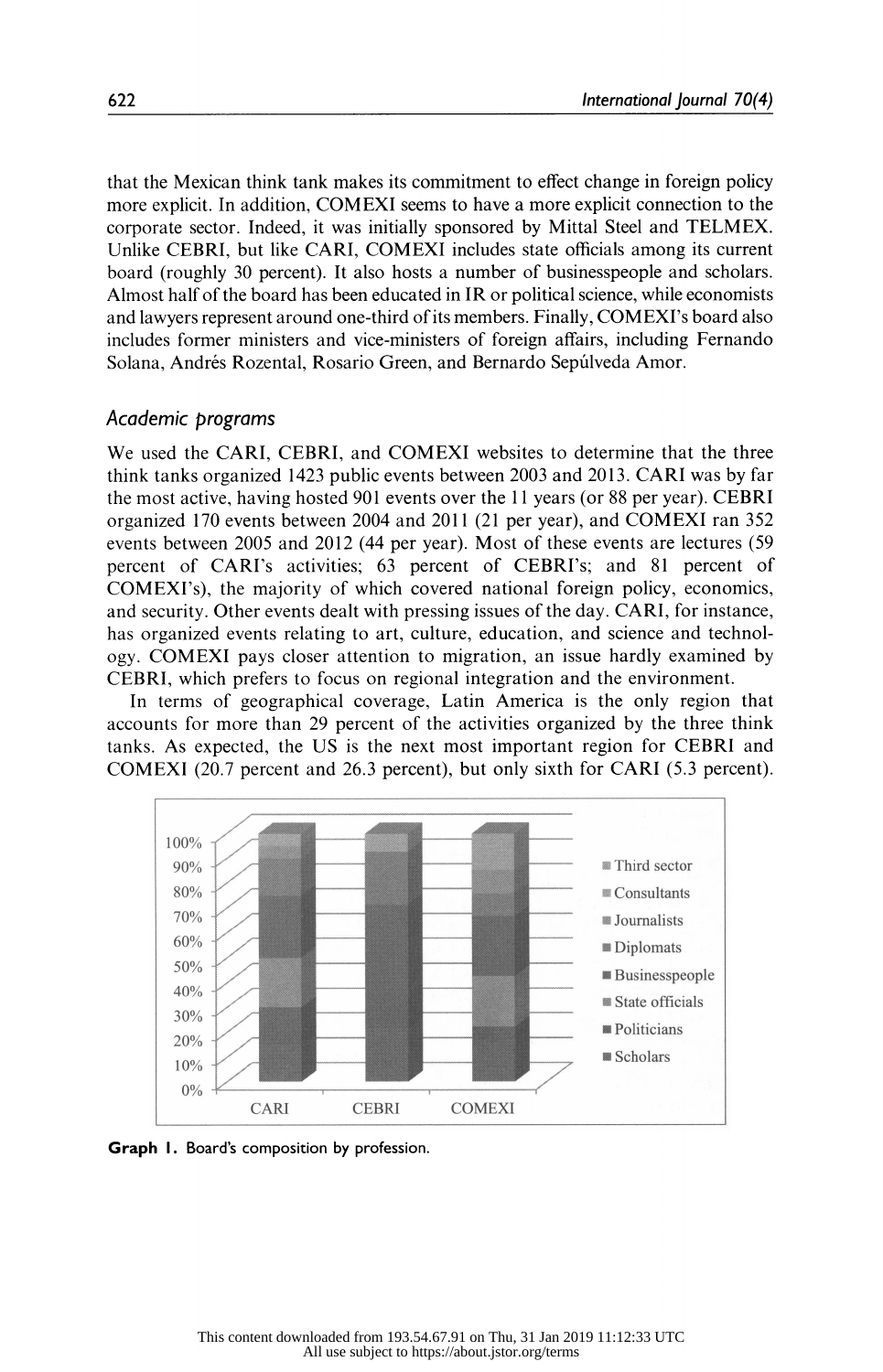

Graph 2. Board's composition by academic background.

 CARI instead devotes a significant amount of attention to East and Central Asia (17.8 percent), the Middle East (16.2 percent), and Western Europe (15.8 percent). Western Europe is the third most important region in CEBRI's and COMEXI's activities (13 percent and 12.5 percent, respectively), followed by East and Central Asia (10.9 percent and 12.5 percent, respectively). Eastern Europe, the Polar regions, and the Pacific Islands are the least studied regions overall: on average, they are represented in 3 percent or less of the events.

In summary, CARI, CEBRI, and COMEXI are more *lecture-intensive* than research-intensive think tanks. In other words, their open venues are more important than any of the views that they might themselves put forward. Their scholarly agendas seem to follow global events (mainly in the economic and security sectors), but each think tank also examines issues closer to its home country's national foreign policy concerns. Finally, geography matters: all three institutions consider Latin America to be a priority in their programs, and two place the US a close second.

#### Media presence (traditional)

 To analyze media exposure, we examined news articles from two major newspapers from each country in which CARI, CEBRI, and COMEXI were mentioned.<sup>36</sup>

<sup>36.</sup> The newspapers considered were Clarin and La Nación in Argentina, Folha and O Estado de S. Paulo in Brazil, and El Universal and La Prensa in Mexico. We classified 543 news articles pub lished between 2002 and 2014. We selected the two most important newspapers from each country based on the size of their readership and their websites' capability to search news by keywords. For further reading on major newspapers in the region, see Pablo J. Boczkowski and Eugenia Mitchelstein, The News Gap: When the Information Preferences of the Media and the Public Diverge (Cambridge: Massachusetts Institute of Technology Press, 2013), 1-22.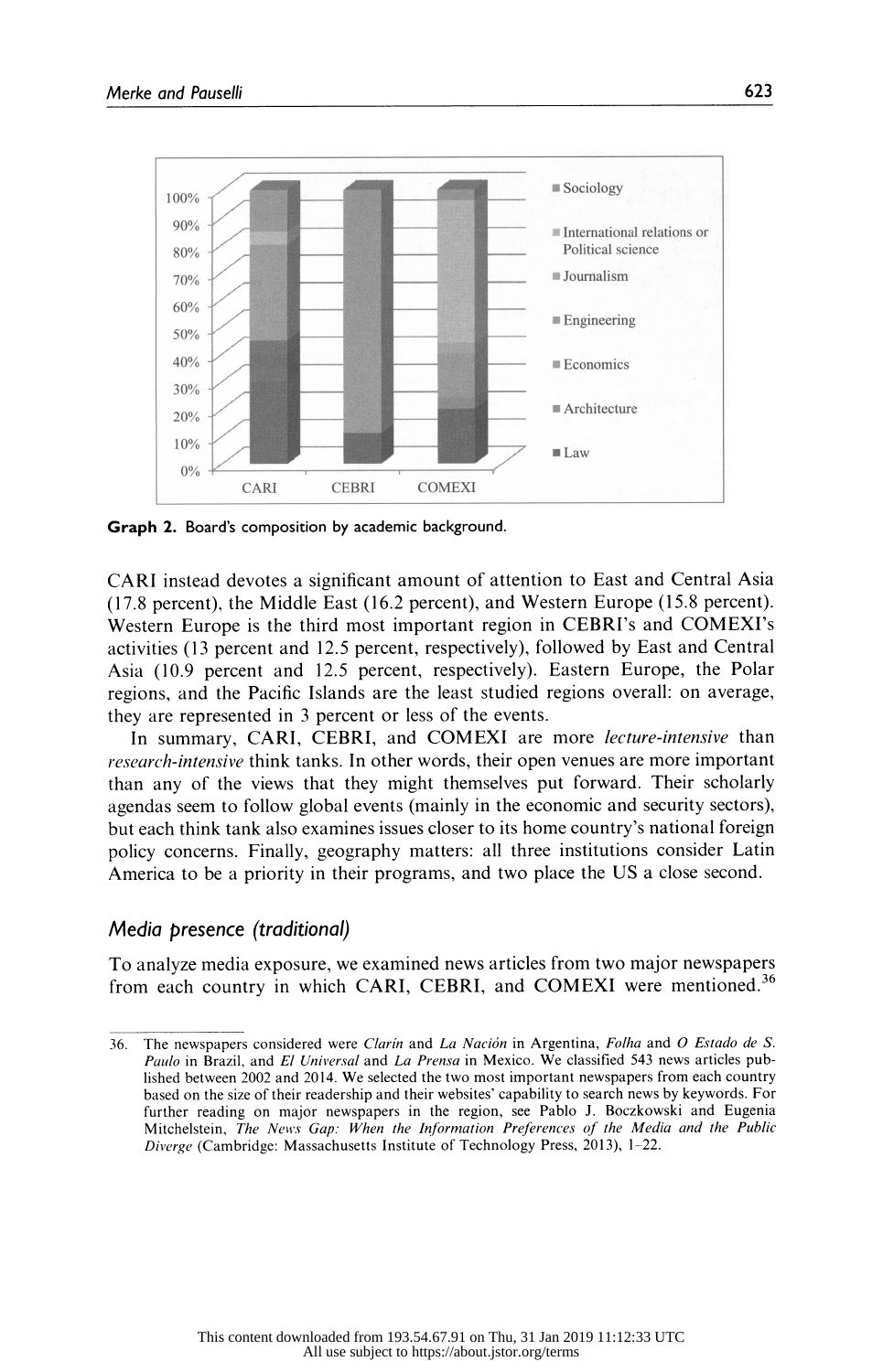From 2002 to 2014, CARI appeared most often in local media, but its performance has been declining since 2008. In 2002, CARI appeared in Argentina's two largest newspapers 33 times while CEBRI appeared in 11 news articles and COMEXI in none. In 2013 CARI appeared in only six news stories, while CEBRI was referred to 14 times and COMEXI 24.

 CARI is typically mentioned in discussions of the Malvinas/Falkland Islands. It also appears when the Southern Common Market (MERCOSUR), the US, or China are in the news, as well as in stories on terrorism. CEBRI's image in the local media is quite different. It is more often associated with discussions of Argentina, Venezuela, the Free Trade Area of the Americas, the World Trade Organization (the Doha Round in particular), and the G-20. In other words, the focus is almost exclusively economic. COMEXI's experience is similar. Most news articles about it are related to bilateral relations with the US and the North American Free Trade Agreement (NAFTA). Nonetheless, the visit of Juan Manuel Santos, president of Colombia, was responsible for a surge of mentions in the local media. Recently, the Trans-Pacific Partnership (TPP) negotiations also generated references to COMEXI. Most of the relevant articles appeared in the politics, economics, or opinion sections. Of the three think tanks, only COMEXI seems eager to target newspaper opinion pages. CARI and CEBRI prefer not to publish articles signed by their members.

 Yet there is more to it. When analyzing think tanks' presence in the print media, it is important to look at *how* the institution is mentioned. For this purpose, we classified each think tank's mentions into five categories.<sup>37</sup> Our system revealed that the centres have different media profiles. CARI's presence in La Nación and Clarin is mainly as a venue for events (49.7 percent). Brazilian newspapers cite CEBRI most often when they mention or interview one of its members (46.6 per cent). COMEXI's profile is in between. Although every media appearance can be seen as an attempt to influence the public agenda, we suggest that opinion articles are better placed to express a point of view and thus to put pressure on decision makers. In this context, COMEXI's members have published significantly more opinion articles in local media outlets (24.5 percent of mentions), while CEBRI and CARI do not use this resource to the same extent. $38$ 

 If our figures are correct, media exposure in these three think tanks varies. Our first hypothesis is that presence in local media is mainly a function of a think tank's level of activity. In other words, the more activities it carries out, the more media presence it will have. To test this hypothesis, we used a fixed-elfects model, with the number of hits (by month) as the dependent variable and the number of events per month as the independent variable. The fixed-effects model treats variables' quan tities as if they are non-random.

 <sup>37.</sup> A think tank could be mentioned in a news article as (a) a forum where an event was or would be held; (b) an institutional organizer of a past or future activity; (c) the institutional home of a member who was him or herself mentioned; (d) the institution whose activity or work was being presented or discussed; or (e) the institutional home of the article's author.

 <sup>38.</sup> The equivalent numbers for CEBRI and CARI are 9.9 percent and 1 percent, respectively.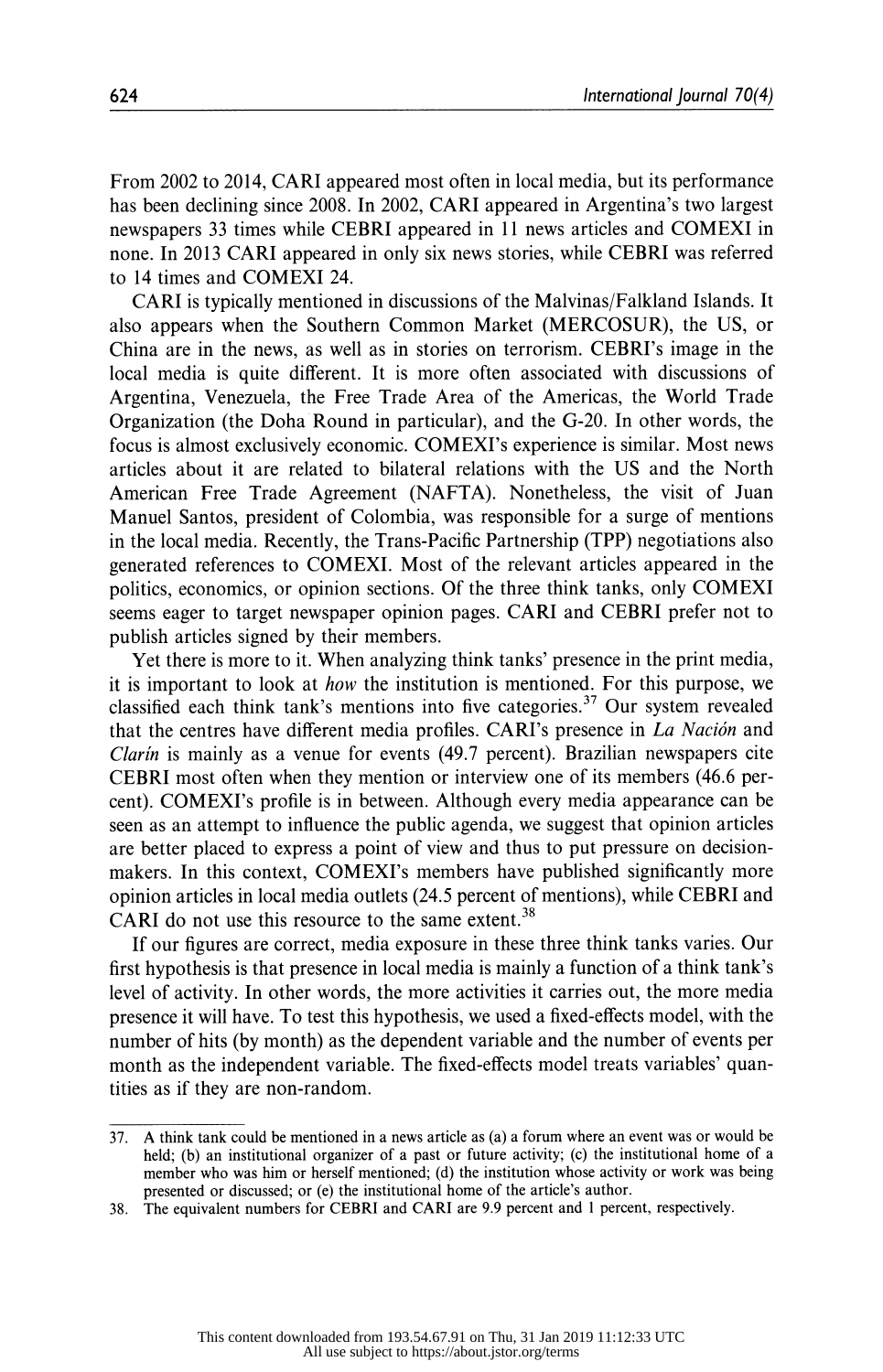We included three control variables in order to account for other variables' effects not considered in our explanation. The first one is the number of mentions the country had in the New York Times. The second controls for media exposure by indicating the absence or presence of a G-20 summit (using the values 0 and 1, respectively). Finally, we control for whether or not the country occupied a chair in the UN Security Council as a non-permanent member. These variables account for increased levels of media attention the country might have which could influence the level of exposure of a think tank devoted to international affairs. We used four basic models. The first model examines the statistical relationships between all of the media appearances and events from the three institutions. The remaining three models are specific to each think tank's hits in the media and public events.

 The results of our statistical analysis show that public events are positively correlated with the number of hits in media, especially in the cases of CEBRI and COMEXI.39 According to our data, every public activity held by CEBRI increases the likelihood of being mentioned in local media by 0.21, and, in the case of COMEXI, by 0.15. CARI's presence in media increases by 0.05 with every additional public event, although the statistical relationship is not as strong in this case. In other words, for each public activity held by CEBRI, there exists a 21 percent greater chance that the organization will be mentioned in a local news paper. These chances are 15 percent for COMEXI and 5 percent for CARI.

 It is also worth noting that a country's membership in the UN Security Council or its attendance at a G-20 summit negatively affects the probability of its local foreign affairs think tank being mentioned in the media. The negative relationship may be an indicator that G-20 and especially UN Security Council activities are not widely covered by local media, whereas other issues that resonate more at home might catch the attention of newspapers.

#### Social media strategies

 Over the last decade, think tanks have begun to rely on social media platforms to share information, disseminate their work, and generate discussion. For example, the Council on Foreign Relations and Chatham House created their Twitter accounts in November 2008 and May 2009, respectively. CEBRI followed suit in June 2009, COMEXI in September 2009, and CARI in October 2010. COMEXI created a Facebook page in April 2010, CEBRI in January 2012, and CARI in April 2012. CARI uses Twitter and Facebook to announce activities and a YouTube channel to broadcast public events live. CEBRI also uses Twitter and Facebook to announce events and YouTube to share records of public activities and interviews. COMEXI uses Twitter and Facebook to share information about Mexico in the international media, as well as to promote or publish analyses and photographs of public events. It uses its YouTube channel to share interviews and records of public events, among other things.

 <sup>39.</sup> See Appendix for more detail.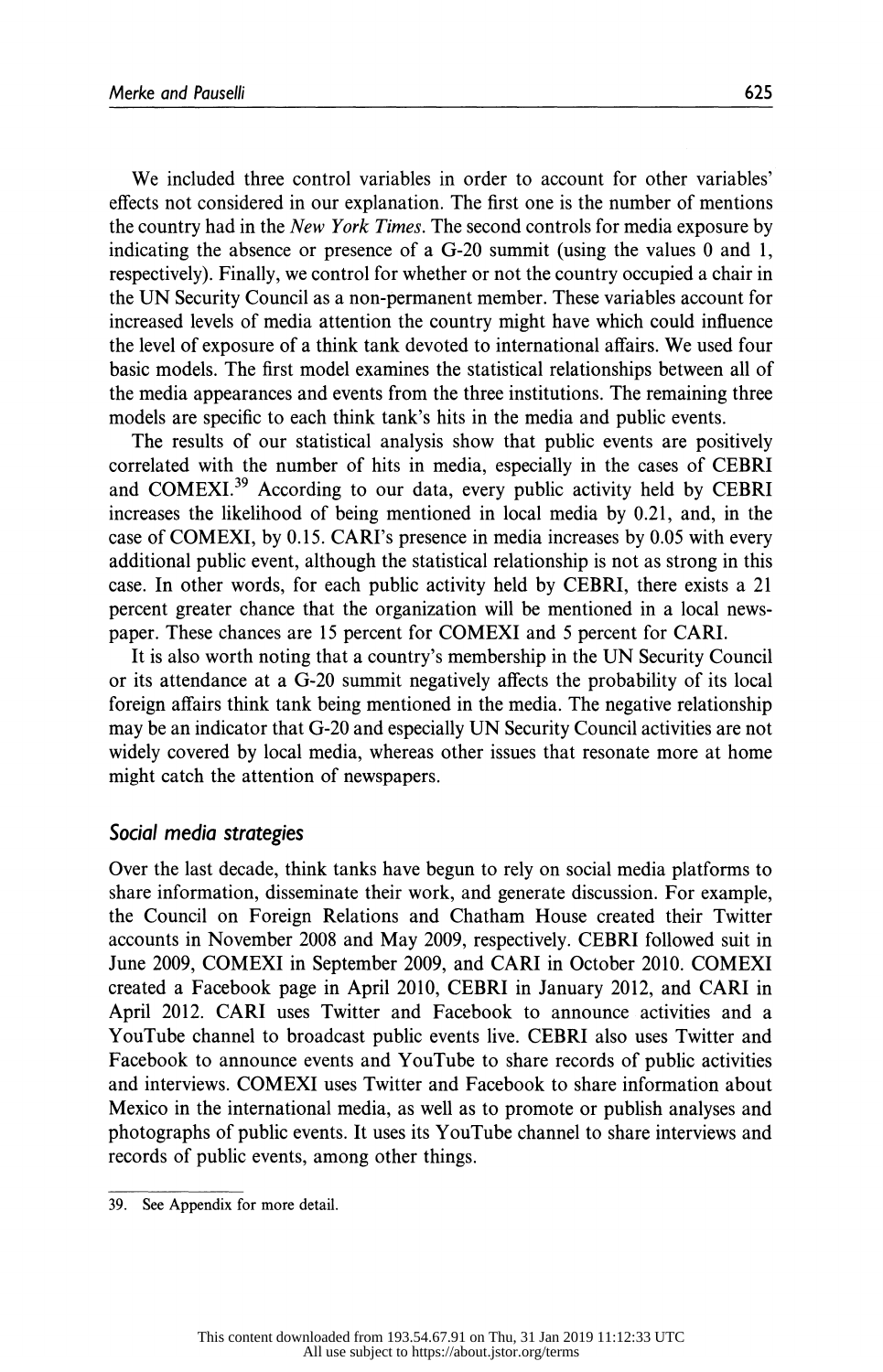CARI and CEBRI seem to have had more success with Facebook than with Twitter, having received 2699 and 5471 "likes," respectively. In contrast, their Twitter accounts have 1173 and 2337 followers, respectively. For COMEXI, Twitter is a more important social media platform. It has 10,773 followers, while its Facebook page has 3840 "likes." Videos on the think tanks' YouTube channels have been viewed thousands of times (CEBRI's 22,596, CARI's 42,242, and COMEXI's 160,058). All three think tanks have between 300 and 400 subscribers to their YouTube channels.40

We do not have a metric by which to assess these figures. If we simply count likes (from Facebook), followers (from Twitter), and views (from YouTube), COMEXI seems to be the most successful of the three institutions. Indeed, COMEXI uses social media as a way to engage with users interested in international affairs; CARI and CEBRI both use social media to announce upcoming events.

#### **Publications**

 Think tank publications can also influence the public agenda. The three think tanks in this study have published several books and reports over the last 10 years. CARI has been by far the most prolific, having released 17 publications since 2003, while CEBRI has produced eight and COMEXI five. CARI's publications have examined, among other topics, the Malvinas/Falkland Islands, Argentina's relations with Brazil, sub national international relations, and various elements of history. CEBRI's projects have focused on MERCOSUR and Brazil's foreign policy. COMEXI has published mostly on Mexican foreign policy, China, and migration. The think tanks' publica tions have been cited, however rarely, in academic journals and books. CARI's pub lications, for example, were cited 1.65 times per publication; CEBRI's were cited, on average, twice per publication; and COMEXI's almost three times per publication (2.88). These low rates of citation suggest that these publications are likely read seriously by a limited number of experts and state officials.<sup>41</sup>

#### Conclusions

 Given the scarcity of knowledge about foreign policy think tanks in Latin America, this article has largely avoided the question of whether or not think tanks shape foreign policy, and has focused instead on how they work, while also evaluating the convergence between their agendas and the government's foreign policy priorities. In this context, the main argument has been built on a set of interrelated claims.

 <sup>40.</sup> Followers, "likes," views, and subscribers are as of 24 February 2015.

 <sup>41.</sup> We relied on A.W. Harzing, Publish or Perish, 2007, available from http://www.harzing.com/ pop.htm (accessed 8 June 2015). Publish or Perish is a software program that retrieves and ana lyzes academic citations. As a point of reference, Council on Foreign Relations reports have averaged 28.8 citations (per publication) since 2003. Chatham House (United Kingdom) publica tions, of which there are more than 650, have received on average 6.64 citations per publication. The Stockholm International Peace Research Institute's scholarship (Sweden) has been cited at a rate of 9.88 citations per publication.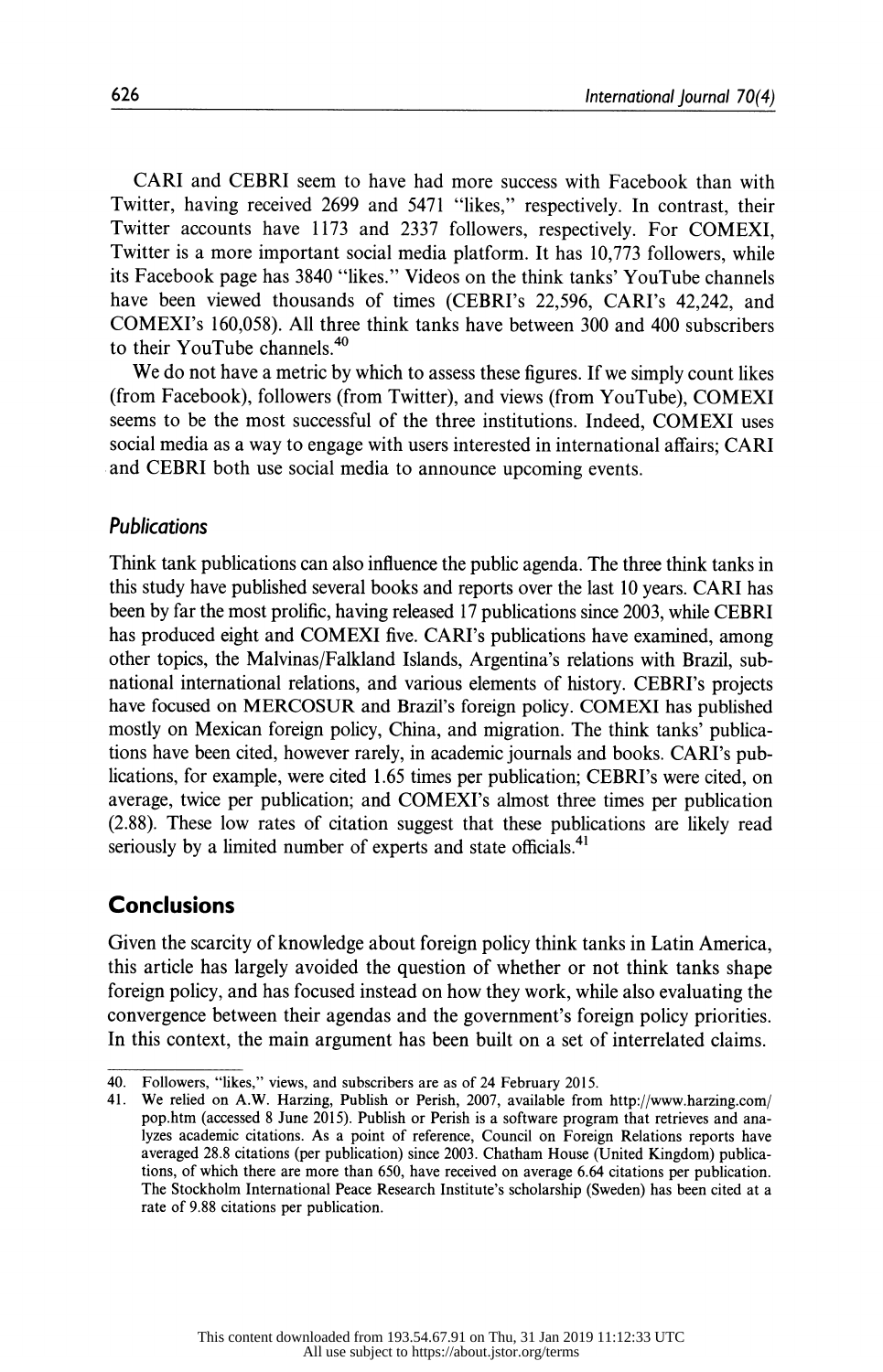First, the literature on think tanks is heavily oriented toward organizations housed in open access orders. Second, we must rethink the role that think tanks play as a function of state-society relations. Third, the incentives and resources available for Latin American—and specifically Argentinean, Brazilian, and Mexican—think tanks to grow have, to date, been marginal.

 From this analysis, we draw a number of conclusions. First, since CARI, CEBRI, and COMEXI were created by former ministers or vice-ministers of for eign affairs, and members of their boards have also occupied positions in other ministries, all three think tanks have relied on support from state officials, retired diplomats, politicians, military officers, and businesspeople. They were created, and continue to function, in the shadow of the state. This conclusion does not imply that they lack independence vis-à-vis the state, but such reliance could impose restrictions on what can be done and said. In this light, CARI, CEBRI, and COMEXI tend to avoid explicit criticism of current or past policy, and prefer to present forward-looking views on the most pressing international issues.

 Second, all three think tanks focus their activities on the national foreign policy agenda of their home country. Simply put, they follow the government's lead and consequently fall short of thinking "outside the box." On a related note, the com position of each organization's board also seems to shape each think tank's policy agenda. Lawyers at CARI, for instance, have typically been overrepresented at the board table, and it hardly appears coincidental that the council has been more open to discussing problems related to international law, whether that be the case of the Malvinas/Falkland Islands, or questions of international security or human rights. Economists and engineers dominate CEBRI's board, which in turn seems to reflect a long-standing concern of Brazilian elites with national development and inter national trade. This pattern is consistent with our initial observation about the role that executives play in foreign policy and the rather small number of constituent groups interested in this topic.

 Finally, CARI, CEBRI, and COMEXI struggle to gain the attention of the press. Certainly, the three think tanks become more salient when they hold events; how ever, they do not appear in the news more often when their home countries attend significant meetings (e.g., the G-20) or assume important commitments (e.g., a non permanent seat on the United Nations Security Council). According to our analysis, these results reflect not only an "attention deficit" in foreign policy, but also the idea that the ability of these councils to enlighten public opinion and stakeholders is limited. The result is therefore a "low equilibrium": low demand from the public to the press and low demand from the press to the councils.

 Surely, more research on think tanks and foreign policy in the region will con tribute to filling the knowledge gaps of the present study. There are at least four avenues to explore. Further investigation is needed to evaluate the qualitative and quantitative impact of foreign affairs think tanks in Latin America. Systemic data on the institutions' sources of funding is also needed to better understand each think tank's degree of freedom and flexibility. Content analysis of think tanks' public activities and media attention could help us understand how the work of